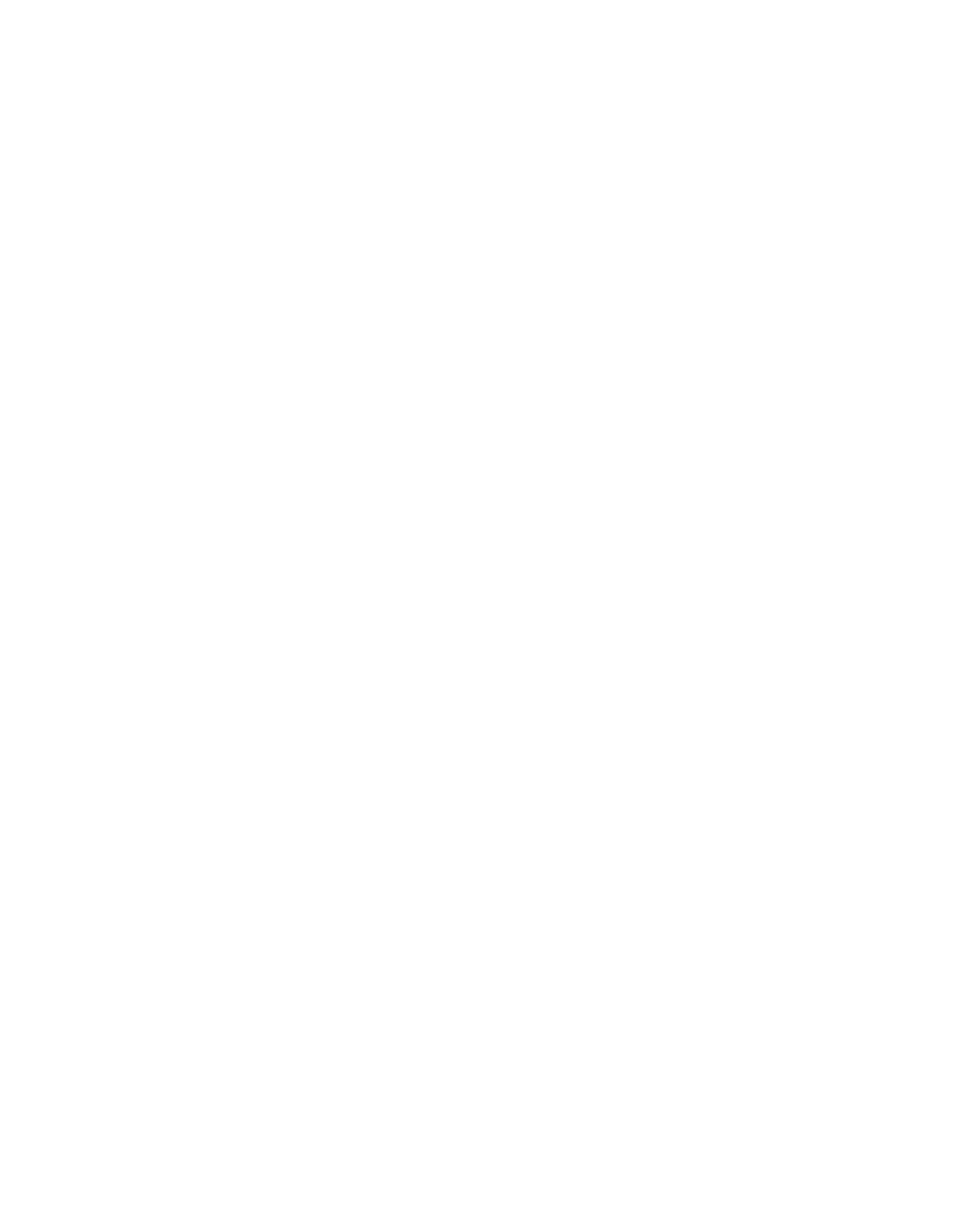# A G E N D A

# PART 1

## 1. Apologies

## 2. Declarations of Interests of Members in Contracts and Other Matters and Restriction on Voting by Members

To declare any personal or prejudicial interests in accordance with the Code of Conduct and any possible contraventions under Section 106 of the Local Government Finance Act 1992.

Under the Code of Conduct, if you declare a personal interest, you may remain in the meeting, take part in the debate and vote. If you declare a personal and prejudicial interest, you must withdraw from the meeting and not take any part in the debate.

#### 3. Updates from Portfolio Leaders

To receive and consider oral updates from the Council Leader, the Deputy Leader and Portfolio Leaders (if any).

### 4. Minutes

To approve the Minutes of the meeting held on 21 July, 2011 (Enclosed).

## 5. Forward Plan

Forward Plan of Decisions September – November, 2011 (Enclosure 5.1 – 5.4)

#### 6. Minutes of Policy Development and Other Committees

To determine recommendations and matters referred to the Cabinet for specific determination and receive for information details of decisions in relation to the Minutes of the following Policy Development and Other Committees:

- (i) Pay Adjustment and Staff Structure Review Cabinet Committee 8 July, 2011
- (ii) Health and Wellbeing 8 August, 2011
- (iii) Culture and Sport 9 August, 2011

## 7. Recommendations from Housing Policy Development Committee – 15 August, 2011

Cabinet is requested to consider the following recommendations referred from the Housing PDC held on 15 August, 2011, in respect of:

#### Disposal of Vacant One Bedroom Bungalows – Policy Review

That the Council continue with the current bungalow disposal policy but 'cap' the number of sales to an average of five bungalows a year over the next five years, from 2012-13 onwards.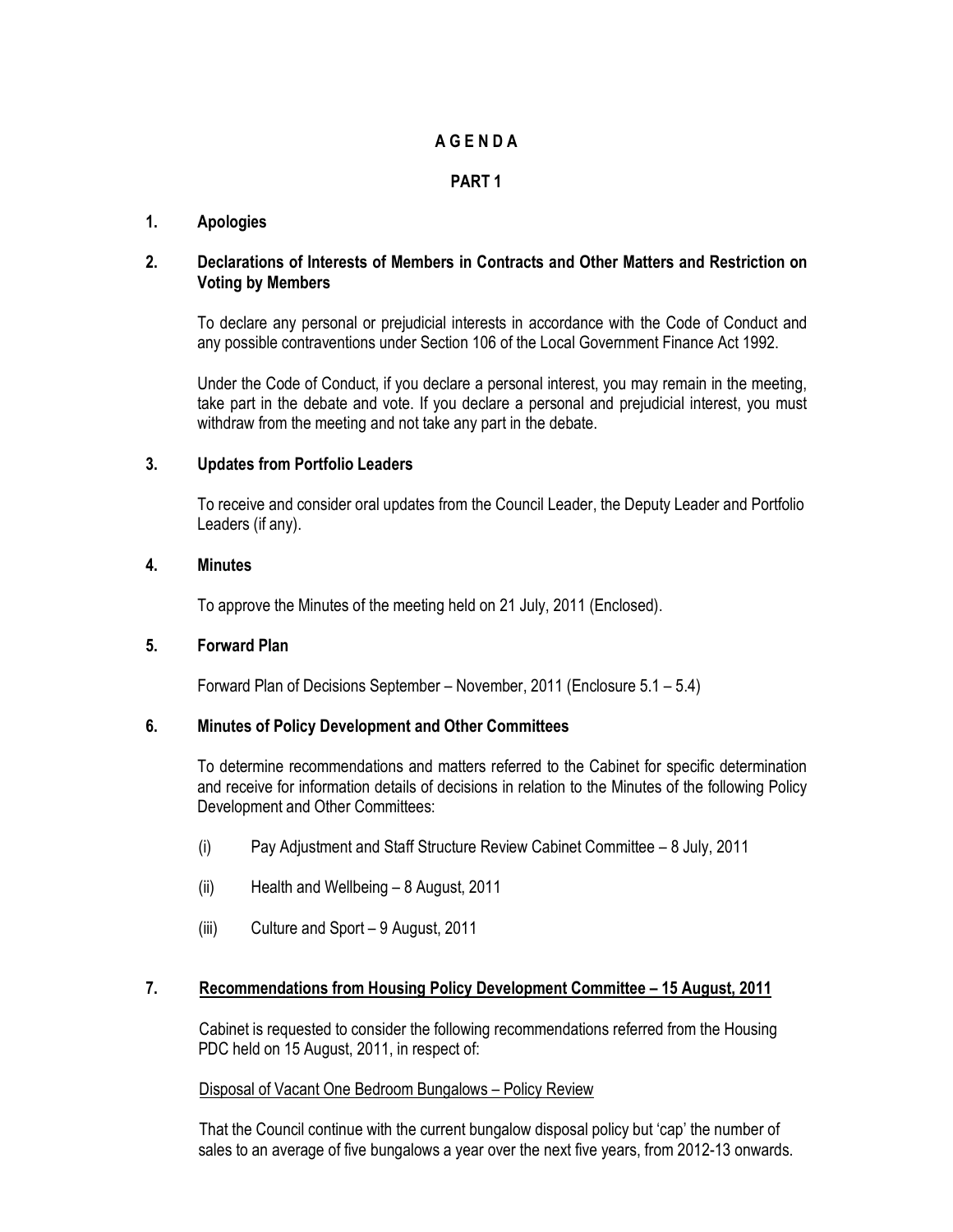## 8. Moss Road Estate Regeneration Strategy – Establishment of a Structural Reinstatement Design Budget

Report of the Head of Housing (Enclosure 8.1 – 8.6).

## 9. Moss Road Estate Regeneration Strategy – Rehousing and Compensation

Report of the Head of Housing (Enclosure 9.1 – 9.10, plus attachments).

## 10. Choice Based Lettings Scheme Review

Report of the Head of Housing (Enclosure 10.1 – 10.10).

## 11. Proposed Development of Council Owned Garage Sites in West Chadsmoor, Cannock

Report of the Head of Housing (Enclosure 11.1 – 11.10, plus attachments).

## 12. Housing Services – 2010-11 Annual Report

Report of the Head of Housing (Enclosure 12.1 – 12.5, plus attachments).

#### 13. Quarter 1 Performance Report, 2011-12

Report of the Head of Policy (Enclosure 13.1 – 13.7, plus attachments).

## 14. Draft National Planning Policy Framework – CLG Consultation

Report of the Head of Planning and Regeneration (Enclosure 14.1 – 14.13, plus attachments).

## 15. Draft Policy on Sex Establishments

Report of the Head of Environmental Health (Enclosure 15.1 – 15.5, plus attachments).

#### 16. Stray Dog Service

Report of the Head of Environmental Health (Enclosure 16.1 – 16.9, plus attachments).

#### 17. Heatseekers Project

Report of the Head of Environmental Health (Enclosure 17.1 – 17.6).

## 18. Application for Grant Aid for the Development of Hednesford Park from the Heritage Lottery Fund

Report of the Head of Environmental Services (Enclosure 18.1 – 18.13, plus attachments.)

NB A plan of Hednesford Park is included as Annex 1 to the report. The plan was originally produced in full colour and can be viewed as such on the Council's website. However, the plan does not reproduce clearly in black and white; therefore, arrangements will be made for A3 size laminated copies to be brought to the meeting.